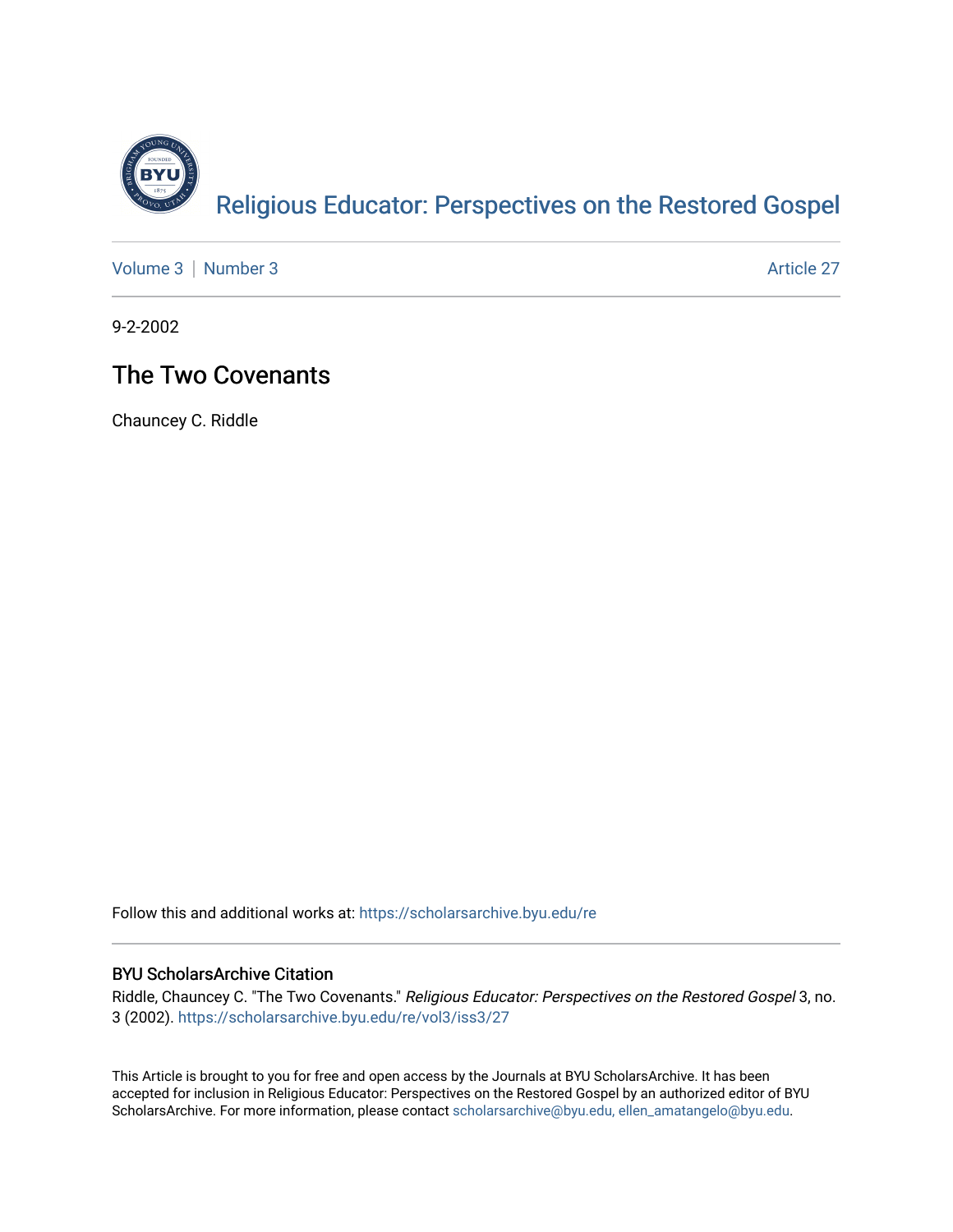

Painting by Robert E. Barrett, The Grand Council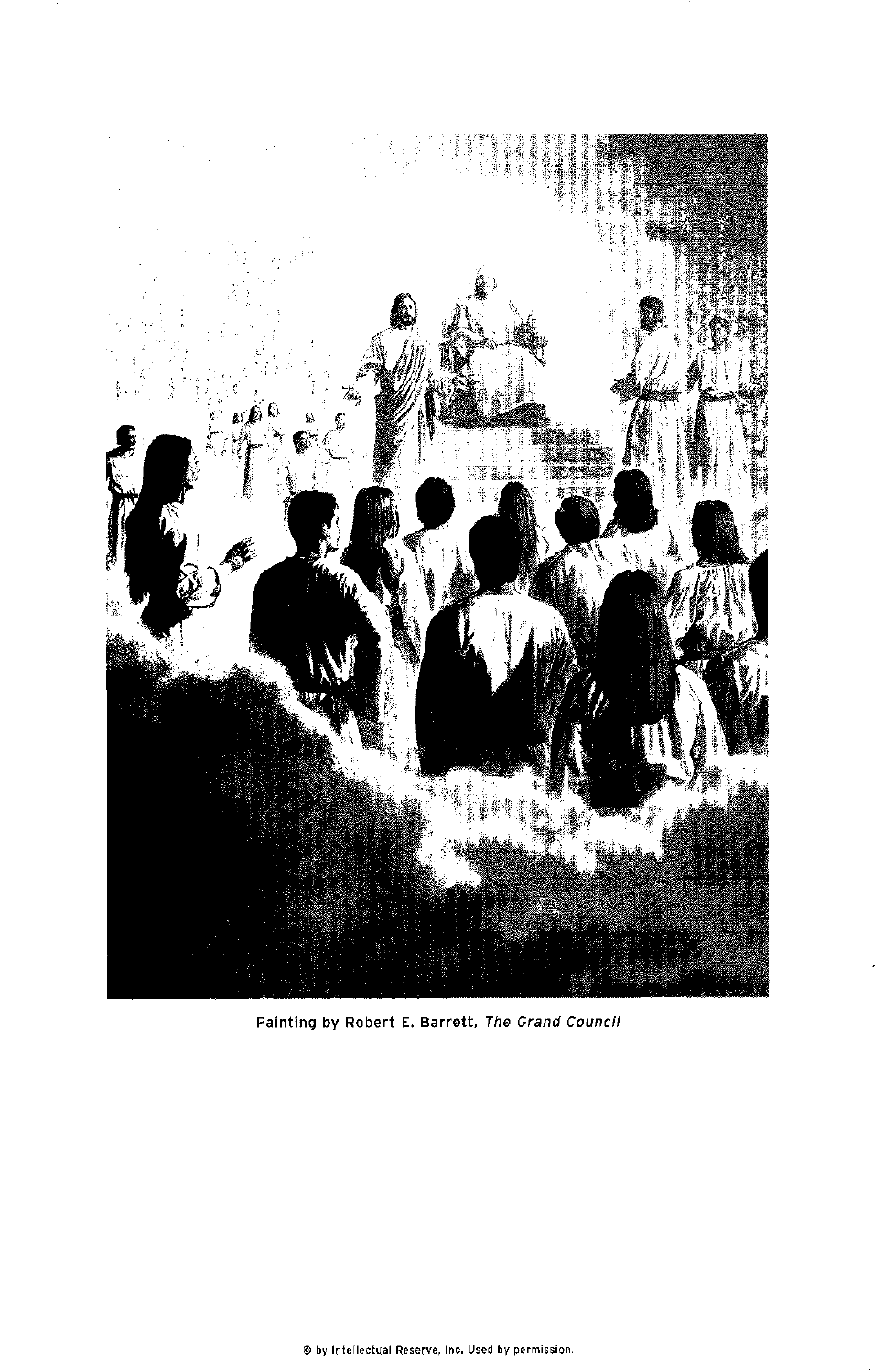# $\rm ^{44}$ The Two Covenants<sup>22</sup>

Chauncey C. Riddle

Chauncey C. Riddle is an emeritus professor of philosophy at  $B\Upsilon U$ .

The most important things for any human being to know are that there does exist a God of righteousness, that He is our Father, and that He is trying to help all of us inherit all that He is and has. He is righteous and acts only to maximize the happiness of every being He oversees. He is our Father because He begat us as His spirit children in our premortal existence. And He is trying to share with us His character of perfect righteousness, His omniscience, His omnipotence, and His dominion. His program to share with us is the joyous news, the gospel of jesus christ To share with us, Heavenly Father provided two covenants whereby His children could demonstrate the ability to bear the weight of blessings He would like to share. Both covenants were planned from the beginning to suit the needs of His children. Each covenant allows the child of god to demonstrate an ability to perform in his or her own sphere, as evidence that the full weight of the Father's blessings would bring happiness, not sorrow, to the individual. The full weight of the Father's blessings is called "exaltation" and is a calling to join with God in His eternal work of righteousness to bring to pass the maximal happiness for each being in the universe.

## **Obedience**

The first covenant, as announced in the premortal existence, is the covenant of perfect obedience. His children would be brought into mortality and would be proved to see if they would do all things whatsoever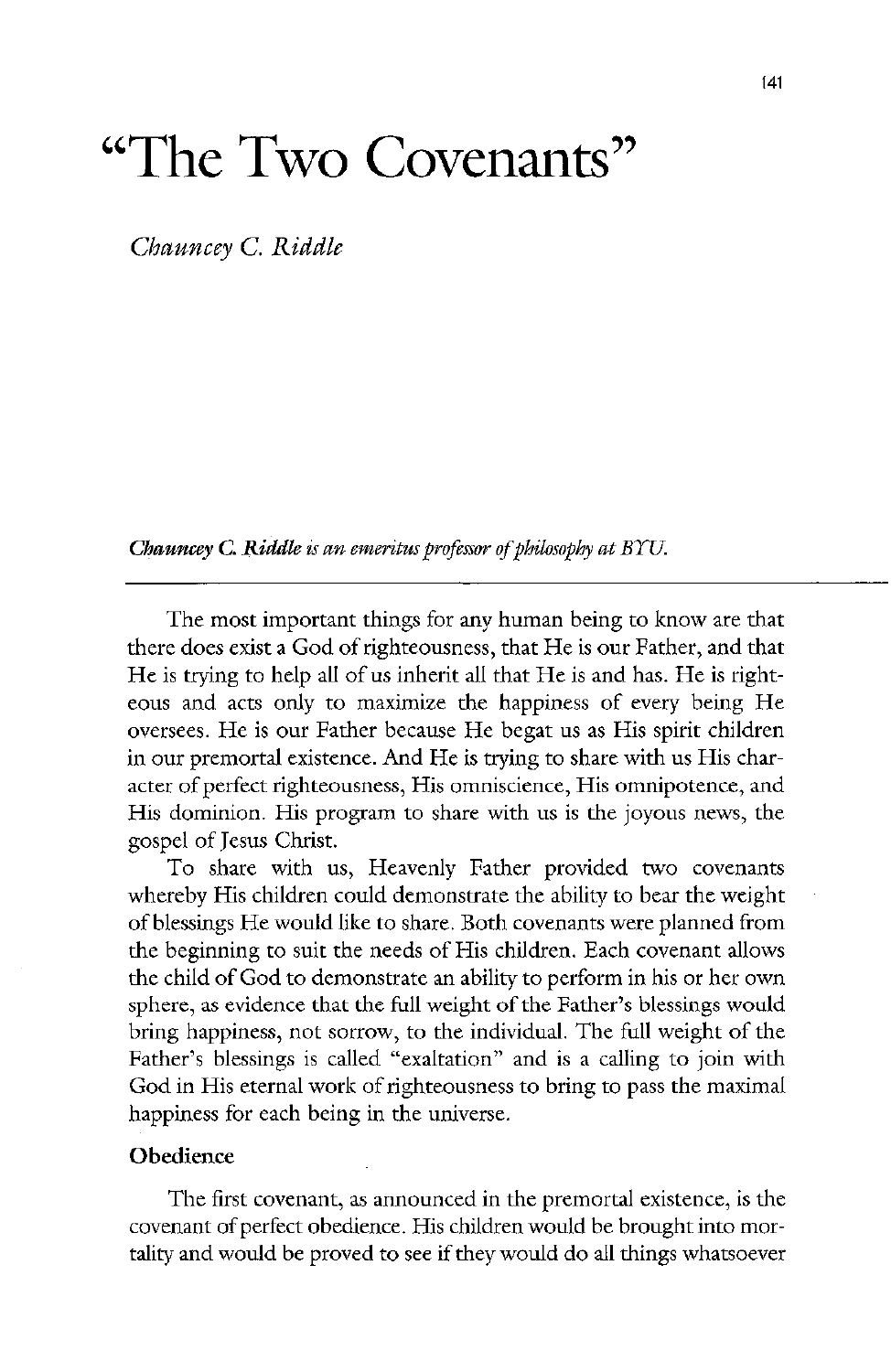the Lord their God would command them to do (see Abraham  $3:22-25$ ). This covenant is fulfilled only by our living a perfect mortal life, by not deviating from the path of perfect obedience one iota, no matter what the opposition or the consequences. This demonstration of perfect obedience is no idle or pointless exercise. It is a demonstration of the ability to do what exalted beings all do: to lead an absolutely disciplined existence of action in accordance with the principles of righteousness and order in the priesthood chain of command in the process of blessing others. This is the eternal path: blessing others here and now as preparation for an eternity of blessing them there and then, in a way that is selfless and holy. One deviation from the path, however minor, would show that that person cannot be trusted. And because he or she cannot be trusted, he or she cannot be given the blessings of exaltation. To be trusted is more important than to be loved. All of God's children are loved by Him, but only a few can He trust completely.

Adam and Eve were participants in the first covenant in the Garden of Eden. Adam was determined to keep all the Father's commandments. But before long, Adam and Eve broke the covenant of obedience and were thrust out of the garden and out of God's pres-

ence. This fall was part of the Father's plan so that they and their children would have an opportunity to generate the internal strength they did not already have and thus to become trustworthy. In this way, God could save and bless more that just those who were already of perfect character and therefore already trustworthy.

#### Repentance

The second covenant, companion to the covenant of perfect obedience, is the covenant of perfect repentance (see Moses  $6:56-57$ ). The word *perfect* means "complete." Perfect obedience can be demonstrated only by persons of already perfect character. But all of God's children, of any character, can choose to comply with the second covenant of perfect repentance by repenting until they have perfect character. Then, when they have perfect character, they can comply with the first covenant and demonstrate perfect obedience. This second covenant of perfect repentance is usually referred to as the new and everlasting covenant. It is "new" because it comes after the first covenant. It is "everlasting" because it is made possible only through the life, mission, and Atonement of Jesus Christ, one of His names being "Everlasting."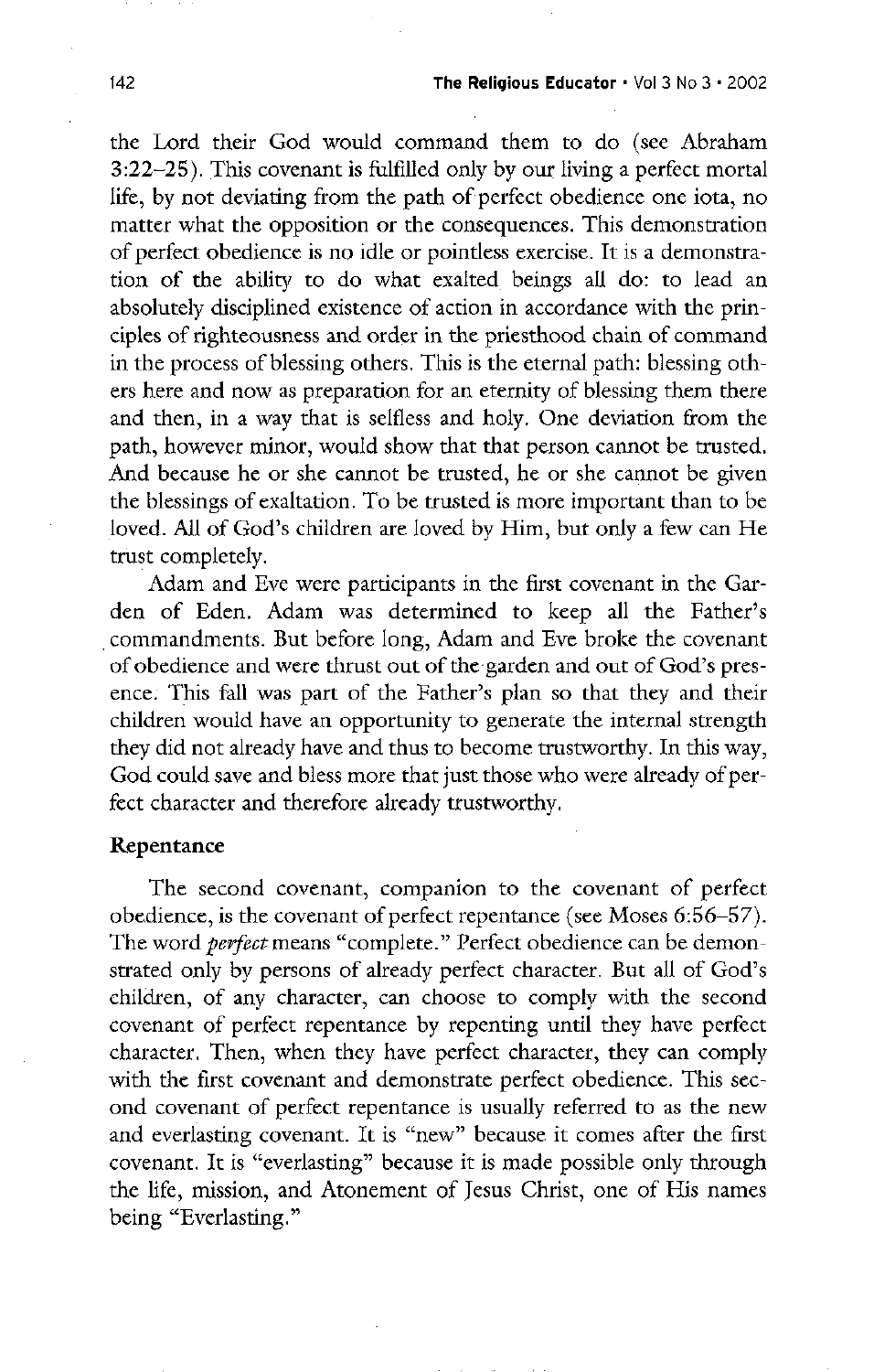When most people think of the work of Jesus Christ and His covenant, they think of forgiveness of sins. And forgiveness is important. But it is not the most important thing the second covenant does. The most important thing the new and everlasting covenant does is to bring about a change of character so the person can perform with perfect obedience under the first covenant. When we have attained perfect repentance through Jesus Christ, we then can prove that we can be perfectly obedient, and our Savior is pleased to be able to forgive us of our sins. And He is very forgiving. All who go to a kingdom of glory—celestial, terrestrial, or telestial—are forgiven of their sins either through Jesus Christ or through their own personal suffering. But only a few of those forgiven of their sins can be trusted completely. Only a few who can be given all knowledge, power, dominion, and freedom will then not exercise unrighteous dominion. Those few are precious. They become joint heirs with Christ in receiving all that He has, and He has received all His Father has. Those who cannot be trusted may receive glory but not a fulness. Therefore, their state in eternity is, in a sense, damnation. They receive all the blessings they have demonstrated they will use in righteousness. But where their character has not been changed so that they can be perfectly obedient in that area they cannot receive a fulness of the blessings; this is damnation to some degree. Even the angels in the celestial kingdom are damned to a degree because they would not fully partake of the new and everlasting covenant (see  $D&C 131: 1-4$ ). Thus, the main point of the new and everlasting covenant is that it allows a person to change character until he or she is a new creature The individual may become new to any degree desired. The power of christ in the new and everlasting covenant is sufficient to help any per son attain any degree of perfection desired. Total perfection, to come into the measure of the stature of Christ, is attained only by those persons who fully keep the new and everlasting covenant. As they work through to complete repentance, they are added upon, bit by bit, until they are as noble, as selfless, and as trustworthy as is Christ Himself. Through perfect repentance, they have come to be a perfect person, renewed unto the full measure of the stature of Christ Himself.

## The Merits of Christ

How is this perfection achieved? The story of this process of repenting is the gospel of Jesus Christ. Perfection comes only in and through the merits of Christ. What are His merits? First, He has a perfect character.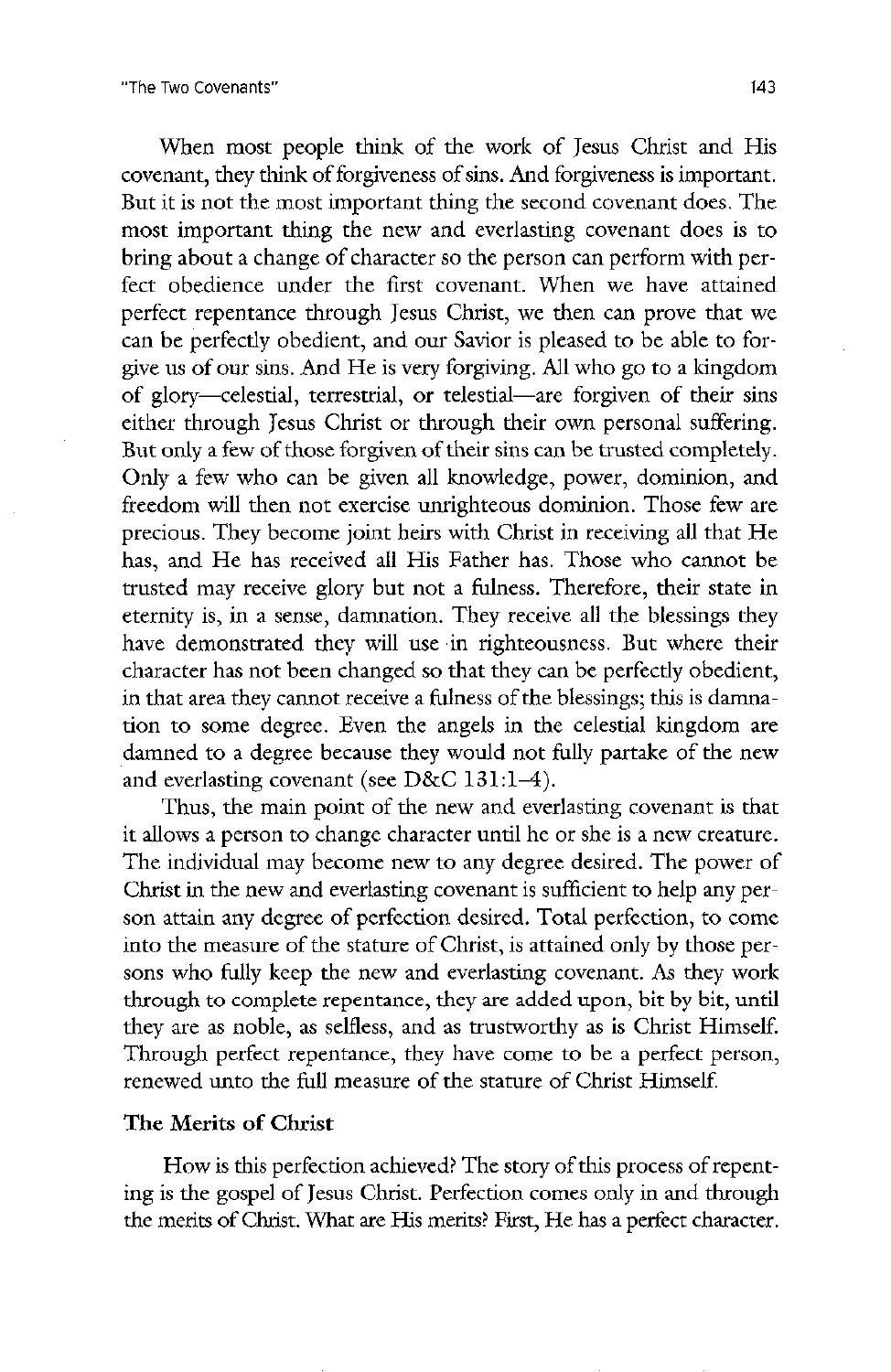Second, He is exalted and has all the Father's knowledge, power, and ability. Third, He performed the Atonement and thus is able to resurrect all men and women and to plead before the Father for the forgiveness of their sins. Fourth, He is the creator of heaven and earth and all things that in them are, the governor and manager of our universe.

Because He was already perfect in character, our Savior came into mortality and kept fully the first covenant of perfect obedience. Subject to all the problems of mortality that every other human being suffers, He came into this world as a human being, denied each temptation of Satan, and fulfilled the Father's will in every single instruction.

He was and is exalted, having all power in time and in eternity to do whatever work of godliness is required for the blessing of mankind. We do not yet comprehend the great blessings He has in store for the faithful. But the faithful are not primarily faithful so that they will get the blessings; they are faithful because faithfulness is the right thing to do, the thing that will enable them to bless others.

The life and mission of Jesus Christ as a whole could be called His Atonement, or His at-one-ment, whereby He attempts to reconcile each of us with the Father. Father cannot look upon sin with the least degree of allowance, and our Savior tries to help each person to stop sinning and to be forgiven of the sins committed so that he or she can again stand in Father's presence. He sends His gospel into the earth that all might be fully instructed as to how to enter into and complete the second covenant and be fully empowered through its ordinances to grow in character. Only those who complete the second covenant who achieve perfect repentance—can be fully trustworthy and thus acceptable to our Father, to become one with Him, even as He and our Savior are one. The arms of mercy and repentance are extended to all mankind that everyone who wishes to partake may, without money and without price. But repent they must. Being the creator and governor of the universe, our Savior manages all things for the instruction and blessing of each human being. Every human experience is an opportunity to repent, to change our actions and through changing our actions to change our character. Through the gifts of the Spirit, which Christ bestows, the efforts of men and women are matched with the divine power each needs to repent until repentance is complete and each has endured to the end, which is to become as Christ.

There is no more intelligent thing to do in the universe than to rely on the merits of Jesus Christ. That is the only path to happiness.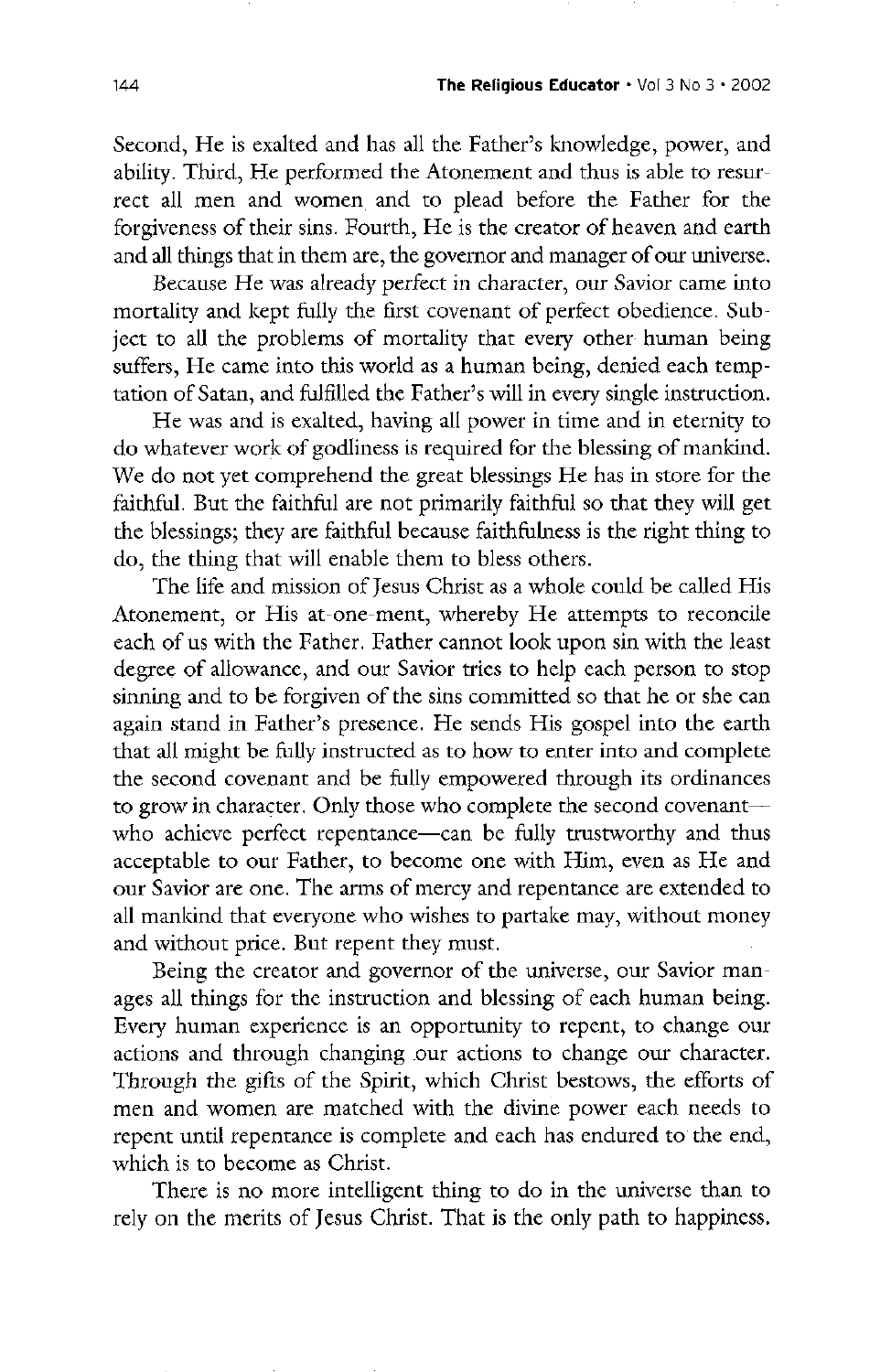The degree to which any human being relies on the merits of Christ will be the measure of his or her happiness.

## The Measure of Our Faith and Repentance

It is important now to say how the first principles of the gospel of Jesus Christ are to be applied in this quest for complete repentance. The first principles are faith in the Lord Jesus Christ and repentance.

To have faith in Jesus Christ means to accept His gospel message as attested to by the Holy Ghost and then to rely fully upon the merits of Christ. It means to rely on His name, to keep His commandments, and to strive for perfection of character in all things. If there is anything mean, cowardly, lascivious, untruthful, snobbish, lazy, careless, or lacking in character, our business as servants of Christ is to root out these things with all haste and effort. This is done not only that our own souls can be saved but because we cannot love anyone else purely or deeply until all of these ungodly things are rooted out of our souls through faith and repentance. To have faith in Christ means to trust in Him completely to the giving up of all our sins, bad habits, untrue ideas, evil thoughts, or untoward desires.

An essential part of trusting in Jesus Christ is knowing who His

servants are and accepting them as His servants. For instance, no one alive today can fully come unto Christ and receive the fulness of His blessings in this life or in the world to come if that person cannot and does not accept Joseph Smith Jr. as the prophet of this dispensation. It is through him that the keys of the priesthood have come to this time to offer salvation to every soul on earth. Joseph Smith truly did represent Jesus Christ in full authority to bring souls to Christ. Likewise, no one can be saved today and receive all the blessings unless he or she accepts Gordon B. Hinckley as the living prophet. One thing that faithful people quickly learn is that they must also accept the leadership of their stake president and bishop—or their mission president if they are missionaries. No one who has true faith in Christ would think of making a serious life change, such as getting married or divorced, without consulting their bishop and staying close to him in the process. This phenomenon of accepting priesthood authority as part of faith in jesus christ is somewhat jokingly in the church called being "priesthood broke," the western term referring to a horse being broken to be manageable and rideable. Those who have true faith in Christ wear the priesthood harness well; they do their assignments well; they support those in authority over them; they minister to those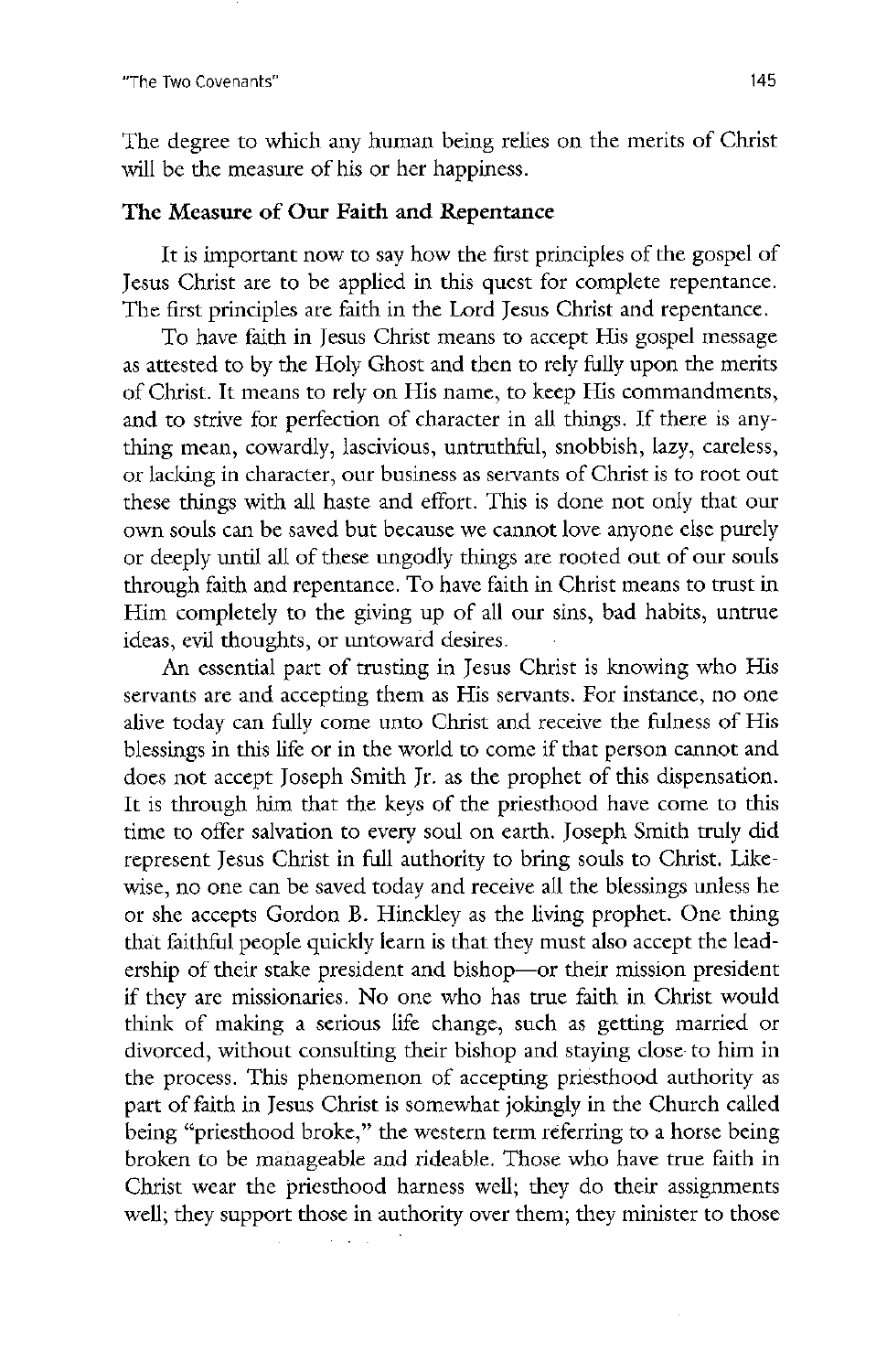under their priesthood authority; and they strive to bring all humans to christ both by precept and by example

One very good measure of our faith and trust in Christ is our lack of fear. If we are His faithful servants, He has promised that all things would and will work together for our good, no matter what happens (see  $D&C$  98:3). If we believe this, we can meet each day with joy and gladness, each crisis with equanimity, and each calamity with recognition of an opportunity to do good. If we are afraid of *anything*, that fear is the measure of our lack of trust in Christ. For if all things work together for our good, what is there to fear? If we will only do our part and obey Christ in all things, there is no need to fear anything except not having faith in jesus christ

The second principle of the gospel is repentance. Repentance is changing each act of our life that is not an act of faith in christ to become an act of faith in Jesus Christ. To help us with this process, our Savior sends the Holy Spirit to be the constant companion of His covenant servants. With the help of the whisperings and promptings of the Holy Spirit, each of us is guided into the narrow path of obedience to Jesus Christ. Humble, willing obedience to Jesus Christ is faith in Him. Without the Holy Spirit, we cannot perfect our faith in Christ. And perfect faith in Christ is the end or goal of repentance. To repeat: repentance is changing our feelings, thinking, decisions, and actions until each thing we do is an act of faith in Jesus Christ. Then we are *faith-full*. what makes the second covenant so drastically different from the first covenant is that in the first covenant if we make one mistake, break one commandment of God, we are lost. In the second covenant, if we break a commandment and misstep on our way, that can be forgiven if we are truly sorry and get ourselves back onto the strait and narrow way of faith. That getting back is repentance. Should we sin many times, we still can be forgiven if we truly repent and get back onto the track of trust in Christ. Thus, the second covenant is the covenant of complete or perfect repentance All the other laws and principles of the gospel of Jesus Christ are examples of the application of faith in jesus christ and repentance in our lives and can be truly and fully understood only in that light. Faith, repentance, and all of the other laws and principles of the gospel have one end: to produce persons of perfect character whose only actions are those of the pure love of Christ. Pure means selfless. Those who are pure live outside of themselves in service to others. They have a pure love for Christ, looking to Him in every thought (see  $D&C$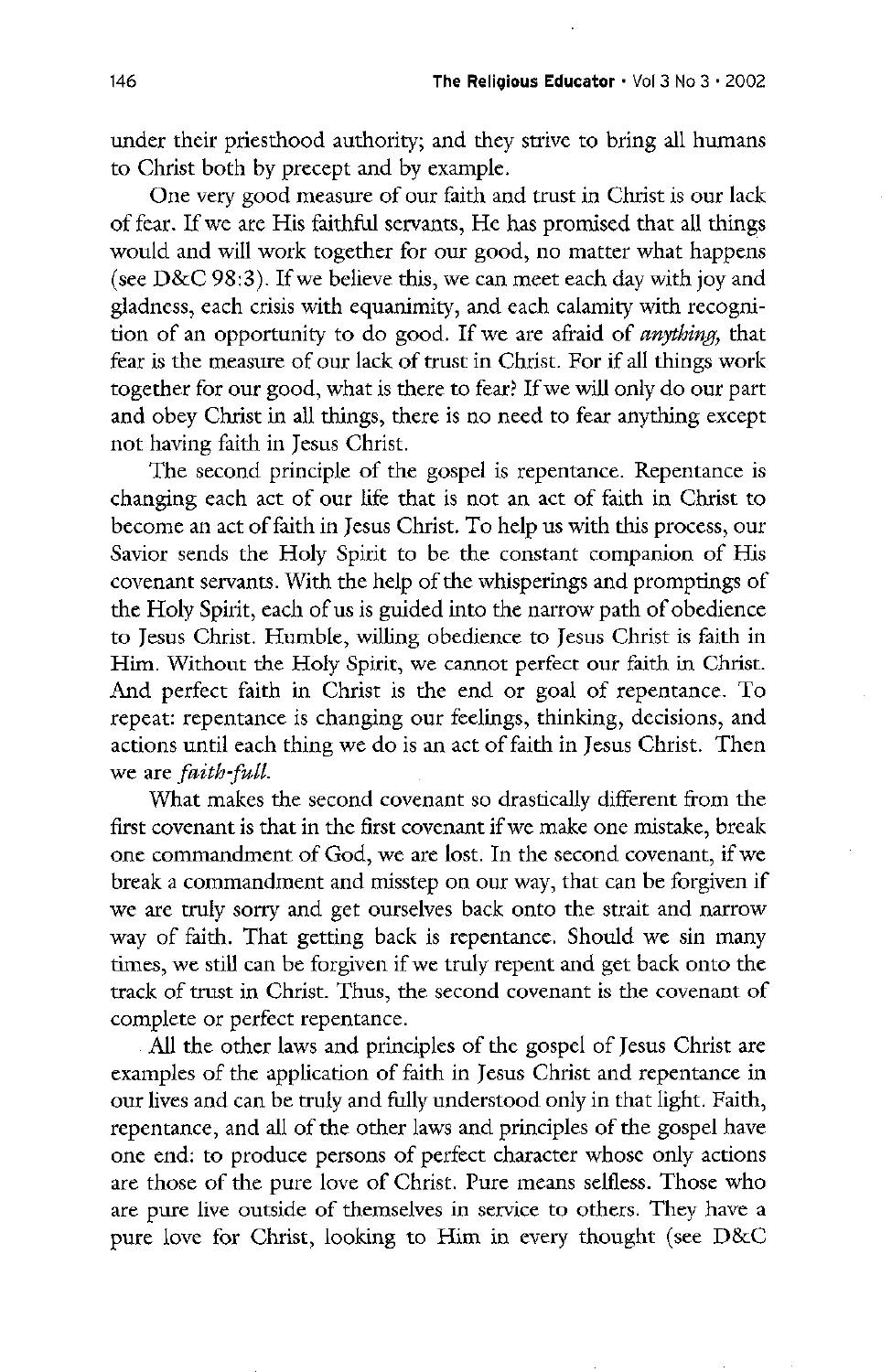the two covenants 147

 $6:36$ ). They see the face of Christ in every person they encounter. They minister to every person they encounter as Christ would, discerning their needs and blessing each person with whatever he or she needs to take the next step on the individual path to happiness. Filled with the Holy Ghost and the power of the holy priesthood, the child of christ knows what to do and has the power to do whatever is nec essary to manifest the pure love of christ

#### An Ongoing Work

If enough of the children of Christ who have pure love happen to be in one place, they together constitute a Zion, for they are pure in heart (see Moses  $7:18$ ). To establish Zion is to encourage and entice every person to enter the new and everlasting covenant and to endure to the end, which end is to be able to love with pure love, and which end is also eternal life

The work of establishing Zion is a work of power. It cannot be done by mortal means. Only as the powers of heaven come down and infuse the natural, mortal situation can we be saved, which salvation is to be changed from the natural, mortal condition to the stature of the character of Christ, full of pure love, as He is. A key power that makes this transformation possible is the holy priesthood. God bestows the holy priesthood upon men, and they use it in the service of christ to bring about the personal transformations I have been discussing. They use it to teach and preach the gospel of Jesus Christ. They use it to administer the ordinances of the new and everlasting covenant. They use it to establish and guide The Church of Jesus Christ of Latter-day Saints. They use it to bless each other, to check evil, to control the elements of nature, and to do whatever God instructs them to do

special mention needs to be made of the ordinances of the new and everlasting covenant as administered by the holy priesthood. The two basic parts of that second covenant are baptism and the receiving of the holy Melchizedek Priesthood.

Baptism is the first part of the new and everlasting covenant. It allows individuals formally to renounce their old, natural way of living and to announce a determination to accept the power of God to change their nature into the character of Christ. The person who truly is reborn of water and of the Spirit is as a little child: meek, submissive, patient, humble, and willing to submit to whatever the Lord sees fit to inflict upon him or her (see Mosiah  $3:19$ ). Having been given the right to the constant companionship of the Holy Ghost, the person strives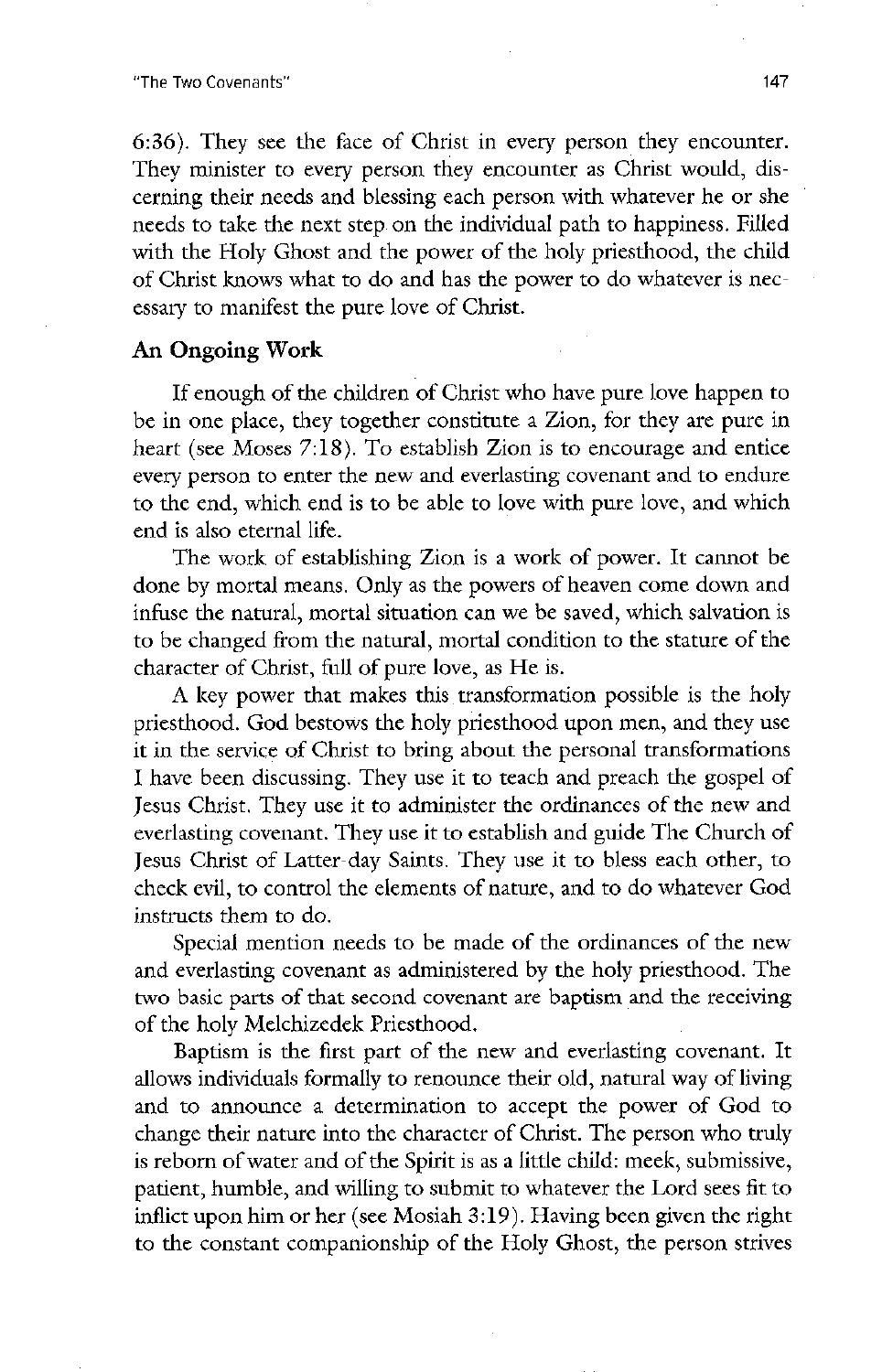to treasure that influence and to obey God in all things, putting aside all worldliness and walking in the plain path of goodness, virtue, and service to others in the pure love of Christ.

when men and women are well rooted and established as reborn children of Christ, anxiously engaged each day in selflessly pursuing the services the Master would have them render to others, they are ready to receive and profit from the holy Melchizedek Priesthood. For men, there are three steps in receiving that priesthood power to be able to minister to others as a greatly enhanced being. The first step is to be ordained to the Melchizedek Priesthood. The second is to receive one's endowment in the holy temple. The third is to be sealed to an eternal companion in the temple

To be ordained to the Melchizedek Priesthood is to join the ranks of the empowered servants of God to give special service: missionary work, church work, family work, and temple work. All who receive that priesthood are assigned to a quorum, where they are to learn to serve with others and to learn to wear the priesthood harness well, pulling their load in coordination with others As they are faithful and continue in repentance, the power of the priesthood wells up within them; they become full of the gifts and powers and knowledge of the Lord and gain the power to bless others with ordinances, miracles, direction, and insight. In due time, the faithful servant of Christ is invited to go into the holy temple to receive the endowment. The endowment is a gift, as the name suggests. It is a gift of all the eternal powers and blessings the person needs to overcome the world and to accomplish his or her mor tal mission. Without the endowment, the person has not the power to defeat satan and to fulfill all the callings received as a servant in the kingdom of Christ. The blessings of the endowment, like that of the gift of the Holy Ghost at baptism, do not come automatically. The ordinances are the bestowing of a right to receive, and as the gifts are carefully sought for and treasured by explicit prayer and obedience, the gifts come in the sequence and degree the lord sees is best for the development of the individual into the likeness of the character of christ when endowed persons are ready to marry and establish a new eternal family, those who preside over them send them to the temple to receive a fulness of the blessings of the gospel. In the temple sealing, they receive all the other powers and rights they need to act as husband and wife, father and mother, in their own eternal kingdom. Their own eternal kingdom is not solely their property. They are Christ's, and Christ and all of His are the Father's. The couple joins